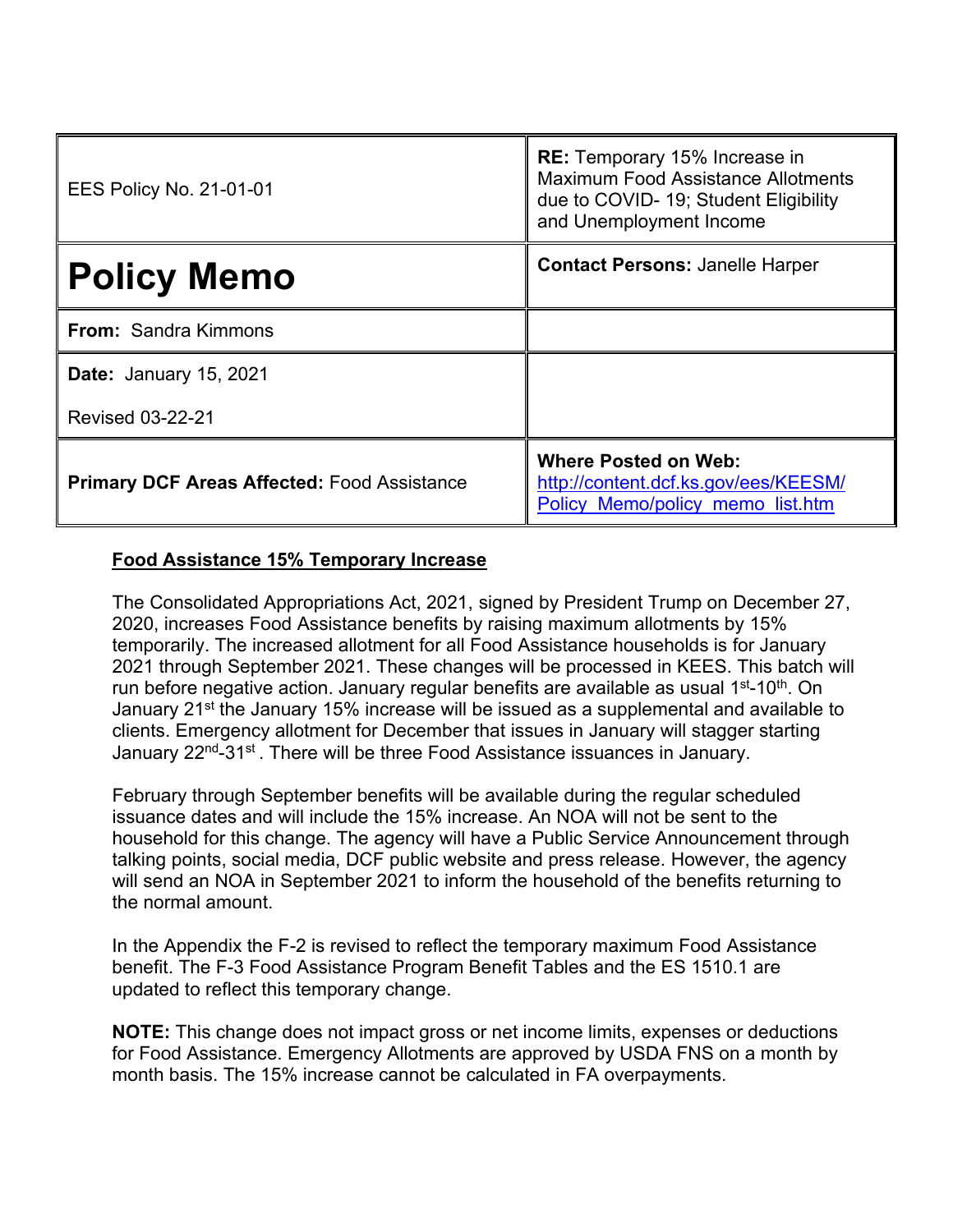The following chart shows the temporary maximum benefits for January 2021-September 2021

| <b>Household Size</b> | January 2021 - September 2021 Maximum Benefits |
|-----------------------|------------------------------------------------|
|                       | \$234                                          |
| $\overline{2}$        | \$430                                          |
| 3                     | \$616                                          |
| $\overline{4}$        | \$782                                          |
| 5                     | \$929                                          |
| 6                     | \$1114                                         |
|                       | \$1232                                         |
| 8                     | \$1408                                         |
| Each additional       | $+ $176$                                       |
| person                |                                                |

The minimum allotment is \$19 for household size 1-2.

15% cannot be calculated in an overpayment.

## **Student Eligibility**

The Act temporarily expands student eligibility criteria to include students enrolled at least half-time in an institution of higher education. Students who meet one of the two criteria listed below may receive Food Assistance if they meet all other eligibility criteria.

- 1. Are enrolled in an institution of higher education; **and**
- 2. Are eligible to participate in State or federally financed work student during the regular school year, as determined by the institution of high education, *or*
- 3. Have an expected family contribution (EFC) of \$0 in the current academic year.

The eligibility exemption is for students who are eligible to participate in work study during the regular school year, without the requirement that they actually participate or anticipating to participate.

Verification of eligibility to participate in a work study program may be found on the financial aid aware letter provided by the students institution of higher education. If the student does not have access to the financial aid award letter, a written statement from the institution of higher education may be requested as verification that the student is eligible to participate in a work study program.

Family Contribution for any student means the amount which the student and the student's family may be reasonably expected to contribute toward the student's postsecondary education for the current academic year. Current academic year is defined by the institution of higher education, in which the individual is enrolled.

Verification of an Expected Family Contribution (EFC) of \$0 may be found on a financial aid award letter or Student Aid Report (SAR). If the student has misplaced or does not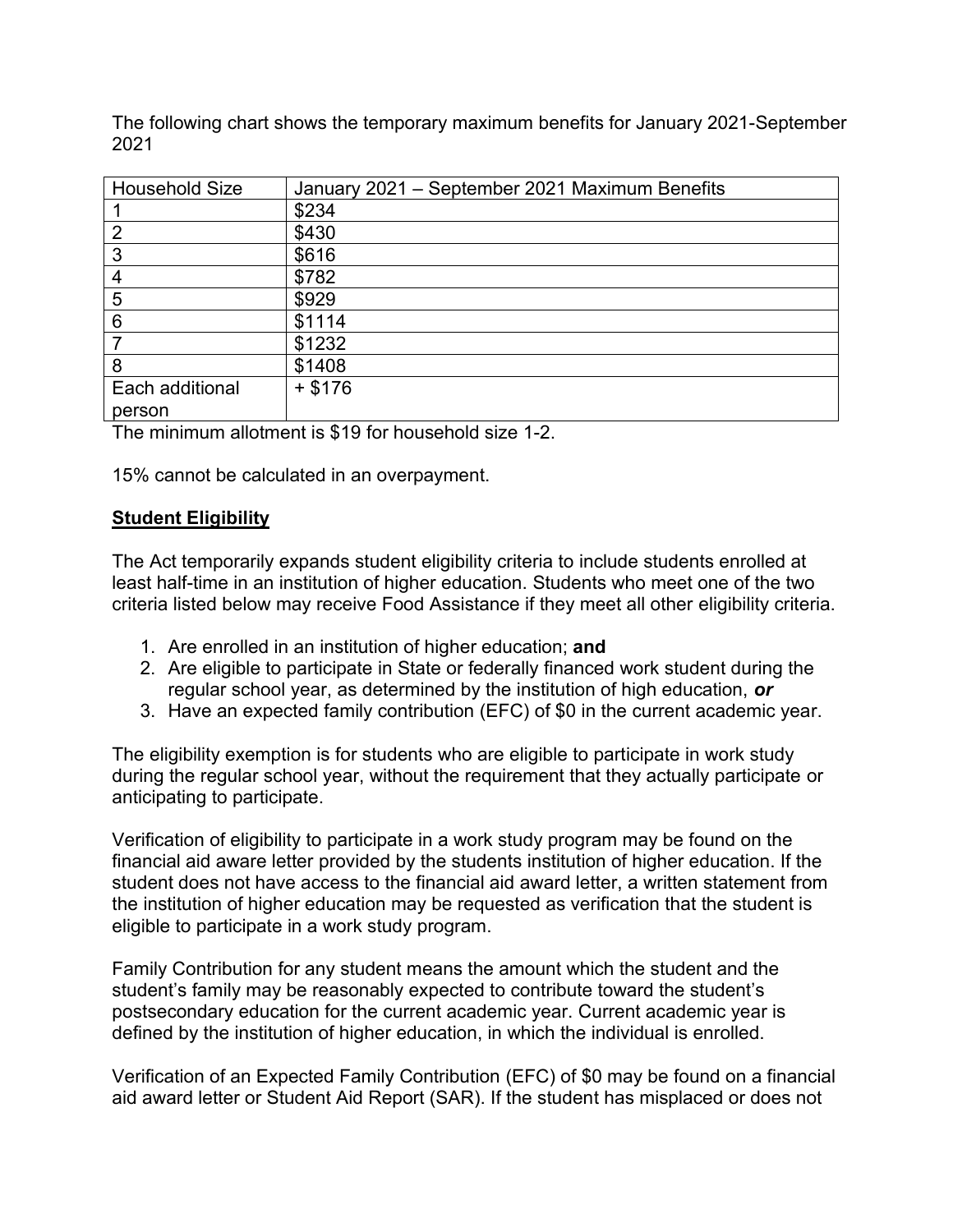have access to the financial aid aware letter the student may request that the institution of higher education provide a letter in writing to the agency verifying an EFC of \$0.

NOTE: The SAR does not display a dollar sign in front of the EFC figure. When a student's EFC is \$0, the SAR will show a string of zeros.

Additionally, all students the receive the maximum Pell Grant have an EFC of \$0. Verification of the maximum Pell Grant amount may be found on the financial aid aware letter and may be used as verification that a student has an EFC of \$0. However, not all students with an EFC of \$0 receive a Pell Grant.

This temporary student eligibility exemption is for initial applications for Food Assistance until 30 days after the COVID-19 public health emergency is lifted. The exemption must also be in effect until the first Review of the household beginning no earlier than 30 days after the COVID-19 public health emergency is lifted. What this means is that the agency must evaluate initial applications using the new, temporary exemptions until 30 days after the COVID-19 public health emergency is lifted. At that point, the agency would return to certifying initial applications based on normal student eligibility requirements.

For changes reported at IR or Review, any of which occur no earlier than 30 days after the public health emergency is lifted, the agency will continue to apply the new, temporary exemptions. The agency must determine at IR or Review is current ineligible students meet one of these two new temporary exemptions.